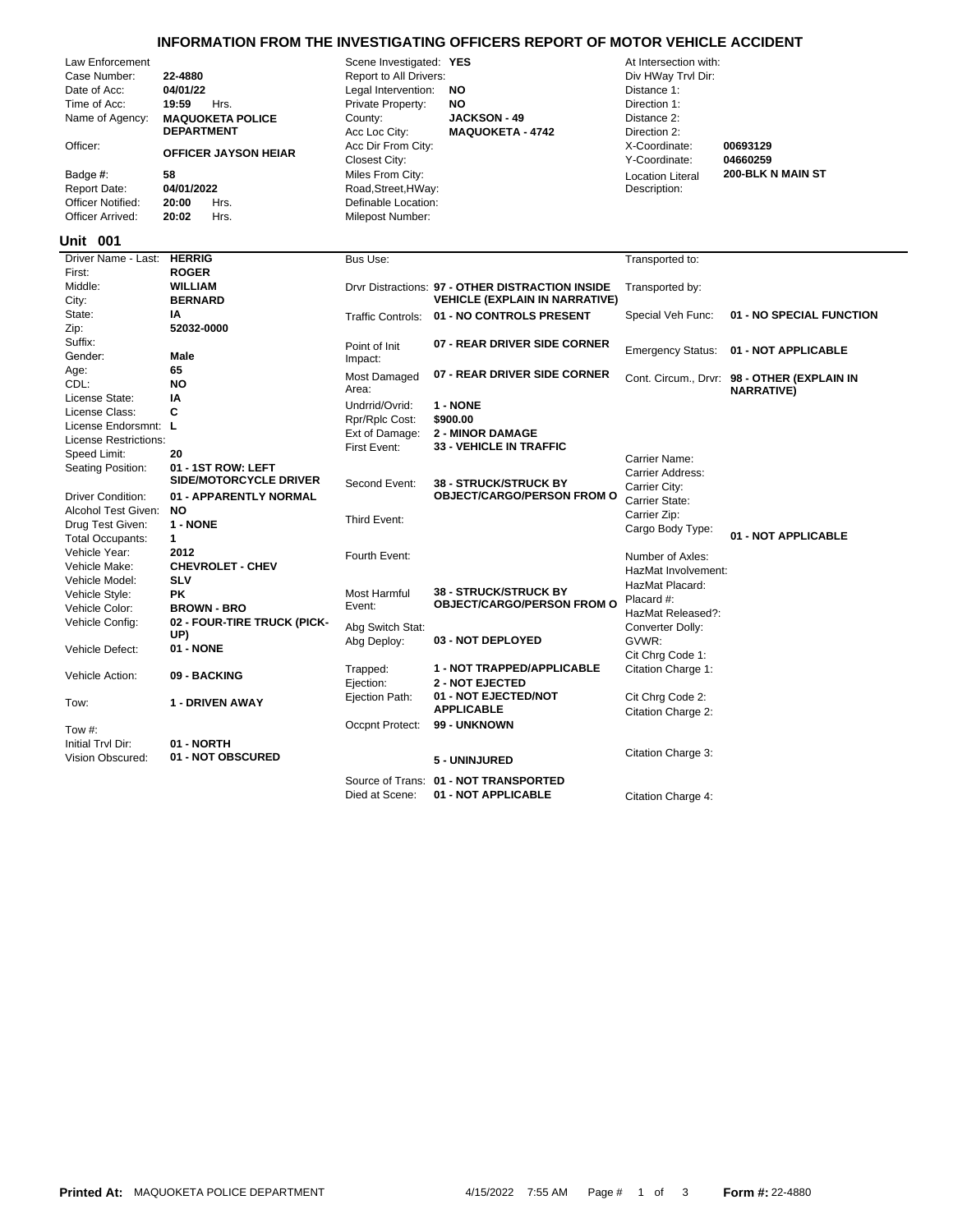## **002 Unit**

| UIIIL UUZ                    |                                |                  |                                                    |                          |                                              |
|------------------------------|--------------------------------|------------------|----------------------------------------------------|--------------------------|----------------------------------------------|
| Driver Name - Last:          | <b>MEYER</b>                   | Bus Use:         |                                                    | Transported to:          |                                              |
| First:                       | <b>JENNIFER</b>                |                  |                                                    |                          |                                              |
| Middle:                      | <b>RAE</b>                     |                  | Drvr Distractions: 02 - NOT DISTRACTED             | Transported by:          |                                              |
| City:                        | <b>ZWINGLE</b>                 |                  |                                                    |                          |                                              |
| State:                       | IA                             |                  | Traffic Controls: 01 - NO CONTROLS PRESENT         | Special Veh Func:        | 01 - NO SPECIAL FUNCTION                     |
| Zip:                         | 52079-0000                     |                  |                                                    |                          |                                              |
| Suffix:                      |                                | Point of Init    | <b>12 - FRONT MIDDLE</b>                           |                          |                                              |
| Gender:                      | Female                         | Impact:          |                                                    | <b>Emergency Status:</b> | 01 - NOT APPLICABLE                          |
| Age:                         | 37                             | Most Damaged     | <b>12 - FRONT MIDDLE</b>                           |                          |                                              |
| CDL:                         | <b>NO</b>                      | Area:            |                                                    |                          | Cont. Circum., Drvr: 07 - FOLLOWED TOO CLOSE |
| License State:               | ΙA                             | Undrrid/Ovrid:   | 1 - NONE                                           |                          |                                              |
| License Class:               | C                              |                  |                                                    |                          |                                              |
| License Endorsmnt:           |                                | Rpr/Rplc Cost:   | \$1,000.00                                         |                          |                                              |
| <b>License Restrictions:</b> |                                | Ext of Damage:   | <b>2 - MINOR DAMAGE</b><br>33 - VEHICLE IN TRAFFIC |                          |                                              |
| Speed Limit:                 | 20                             | First Event:     |                                                    | Carrier Name:            |                                              |
| Seating Position:            | 01 - 1ST ROW: LEFT             |                  |                                                    | Carrier Address:         |                                              |
|                              | <b>SIDE/MOTORCYCLE DRIVER</b>  | Second Event:    | <b>38 - STRUCK/STRUCK BY</b>                       | Carrier City:            |                                              |
| <b>Driver Condition:</b>     | 01 - APPARENTLY NORMAL         |                  | <b>OBJECT/CARGO/PERSON FROM O</b>                  | Carrier State:           |                                              |
| Alcohol Test Given:          | NO.                            |                  |                                                    | Carrier Zip:             |                                              |
| Drug Test Given:             | 1 - NONE                       | Third Event:     |                                                    | Cargo Body Type:         |                                              |
| <b>Total Occupants:</b>      | $\mathbf{1}$                   |                  |                                                    |                          | 01 - NOT APPLICABLE                          |
| Vehicle Year:                | 2008                           | Fourth Event:    |                                                    | Number of Axles:         |                                              |
| Vehicle Make:                | <b>DODGE - DODG</b>            |                  |                                                    | HazMat Involvement:      |                                              |
| Vehicle Model:               | <b>MAG</b>                     |                  |                                                    | HazMat Placard:          |                                              |
| Vehicle Style:               | <b>SW</b>                      | Most Harmful     | <b>38 - STRUCK/STRUCK BY</b>                       | Placard #:               |                                              |
| Vehicle Color:               | <b>WHITE - WHI</b>             | Event:           | <b>OBJECT/CARGO/PERSON FROM O</b>                  | HazMat Released?:        |                                              |
| Vehicle Config:              | 01 - PASSENGER CAR             | Abg Switch Stat: |                                                    | Converter Dolly:         |                                              |
|                              |                                | Abg Deploy:      | 03 - NOT DEPLOYED                                  | GVWR:                    |                                              |
| Vehicle Defect:              | 01 - NONE                      |                  |                                                    | Cit Chrg Code 1:         |                                              |
|                              |                                | Trapped:         | <b>1 - NOT TRAPPED/APPLICABLE</b>                  | Citation Charge 1:       |                                              |
| Vehicle Action:              | <b>11 - STOPPED IN TRAFFIC</b> | Ejection:        | <b>1 - NOT APPLICABLE</b>                          |                          |                                              |
|                              |                                | Ejection Path:   | 01 - NOT EJECTED/NOT                               | Cit Chrg Code 2:         |                                              |
| Tow:                         | 1 - DRIVEN AWAY                |                  | <b>APPLICABLE</b>                                  | Citation Charge 2:       |                                              |
|                              |                                | Occpnt Protect:  | 99 - UNKNOWN                                       |                          |                                              |
| Tow #:                       |                                |                  |                                                    |                          |                                              |
| Initial Trvl Dir:            | 01 - NORTH                     |                  |                                                    | Citation Charge 3:       |                                              |
| Vision Obscured:             | 01 - NOT OBSCURED              |                  | 5 - UNINJURED                                      |                          |                                              |
|                              |                                |                  | Source of Trans: 01 - NOT TRANSPORTED              |                          |                                              |
|                              |                                | Died at Scene:   | 01 - NOT APPLICABLE                                | Citation Charge 4:       |                                              |
|                              |                                |                  |                                                    |                          |                                              |

## **Accident Environment**

| First Harmful Event Loc:   | 01 - ON ROADWAY                  | <b>Roadway Characteristics</b> |                                                     |
|----------------------------|----------------------------------|--------------------------------|-----------------------------------------------------|
| Manner of Crash/Collision: | 03 - REAR END (FRONT TO REAR)    | Environment:                   | 01 - NONE APPARENT                                  |
| Light Conditions:          | <b>4 - DARK, ROADWAY LIGHTED</b> | Roadway:                       | 01 - NONE APPARENT                                  |
| <b>Weather Conditions:</b> | 01 - CLEAR                       |                                |                                                     |
|                            |                                  | Type of Road Junc/Feat:        | 01 - NON-JUNCTION/NO SPECIAL FEATURE                |
| Surface Conditions:        | $01 - DRY$                       |                                |                                                     |
|                            |                                  | FRA No.:                       |                                                     |
|                            |                                  | Horizontal Alignment:          |                                                     |
| Workzone Related:          | <b>NO</b>                        | <b>Vertical Alignment:</b>     |                                                     |
| Activity:                  |                                  |                                |                                                     |
| Location:                  |                                  |                                |                                                     |
| Type:                      |                                  |                                | First Harmful Evt of Crash: 33 - VEHICLE IN TRAFFIC |
| Workers Present:           |                                  |                                |                                                     |
|                            |                                  |                                |                                                     |
| <b>Narrative</b>           |                                  |                                |                                                     |

Unit 1 stopped in the 200 block of N. Main St. in attempt to back into a parking spot along the curb. Unit 2 came up behind Unit 1 without Unit 1 knowing Unit 2 was behind him. The<br>driver of Unit 1 stated that when he look front of Unit 2. Upon investigation made at the scene, it appeared that Unit 2 was following too close, and Unit 1 was not able to see Unit 2 before he began backing because it was too close and in Unit 1's blind spot.